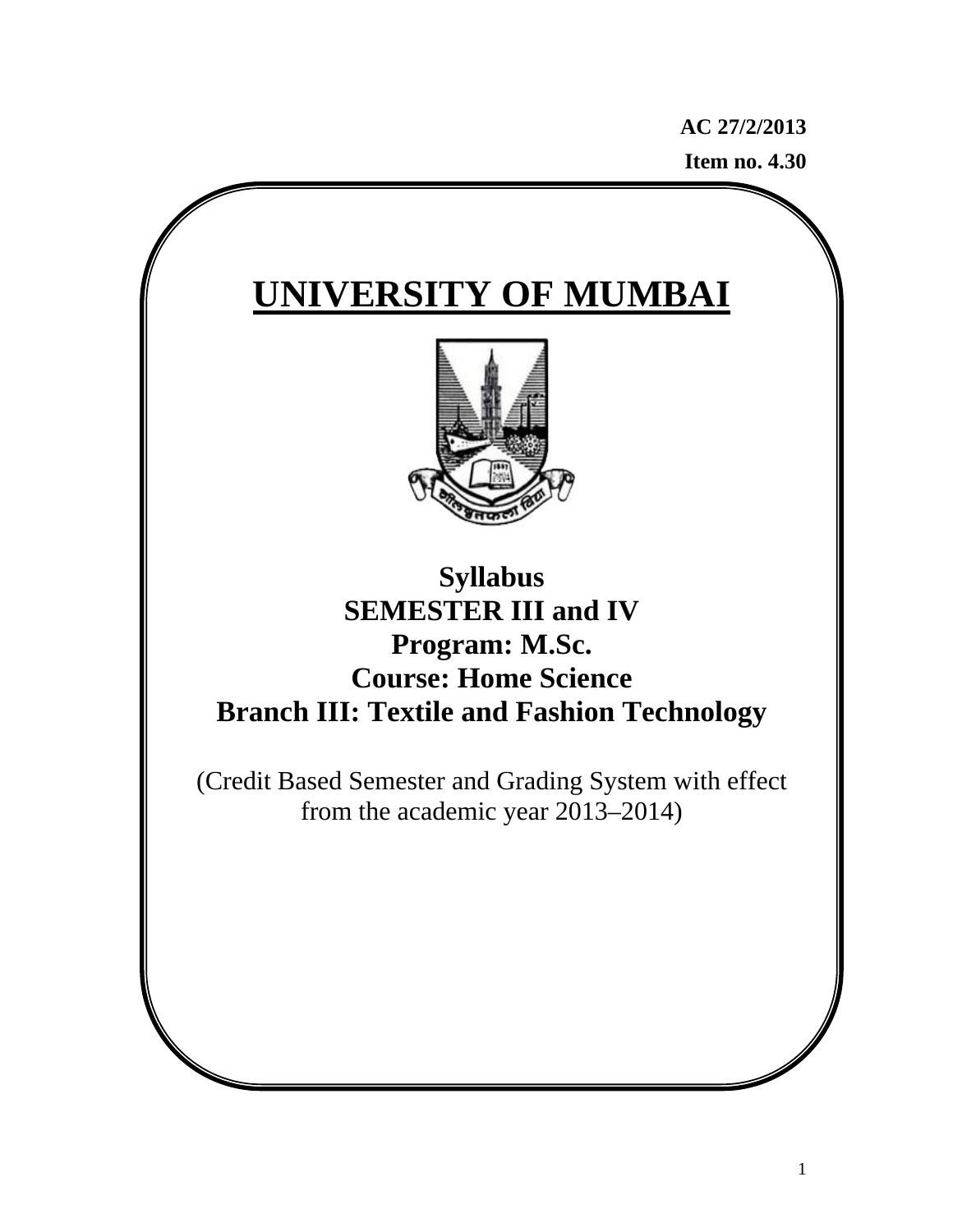# **M. Sc. (HOME SCIENCE)**

## **BRANCH III: TEXTILE AND FASHION TECHNOLOGY**

### **Semester III**

| <b>Course</b><br>Code | <b>Title</b>                                                  | <b>Internal</b><br><b>Marks</b> | <b>Semester End</b><br><b>Examination</b> | <b>Total</b><br><b>Marks</b> | Periods/week   | <b>Credits</b> |
|-----------------------|---------------------------------------------------------------|---------------------------------|-------------------------------------------|------------------------------|----------------|----------------|
| PSHSIII301            | Management and<br><b>Business</b><br>Administration           | 40                              | 60                                        | 100                          | $\overline{2}$ | $\overline{4}$ |
| PSHSIII302            | Part A:Textile and<br><b>Garment Finishing</b>                | 40                              | 60                                        | 100                          | $\overline{2}$ | 3              |
|                       | Part B:Garment<br>Production Technology                       | 40                              | 60                                        | 100                          | $\overline{2}$ | 3              |
| PSHSIIIP301           | Textile Design and<br><b>Advanced Computer</b><br>Application |                                 | 50                                        | 50                           | 3              | $\mathfrak{D}$ |
| PSHSIIIP302           | Draping (Woven and<br>Knits)                                  |                                 | 50                                        | 50                           | 3              | $\mathfrak{D}$ |
| PSHSIIIP303           | Apparel Design and<br>Production - Knits                      |                                 | 50                                        | 50                           | 3              | 2              |
| PSHSIIIP304           | Dissertation                                                  | 100                             | 50                                        | 150                          | 10             | 8              |
|                       | <b>TOTAL</b>                                                  |                                 |                                           | 600                          | 25             | 24             |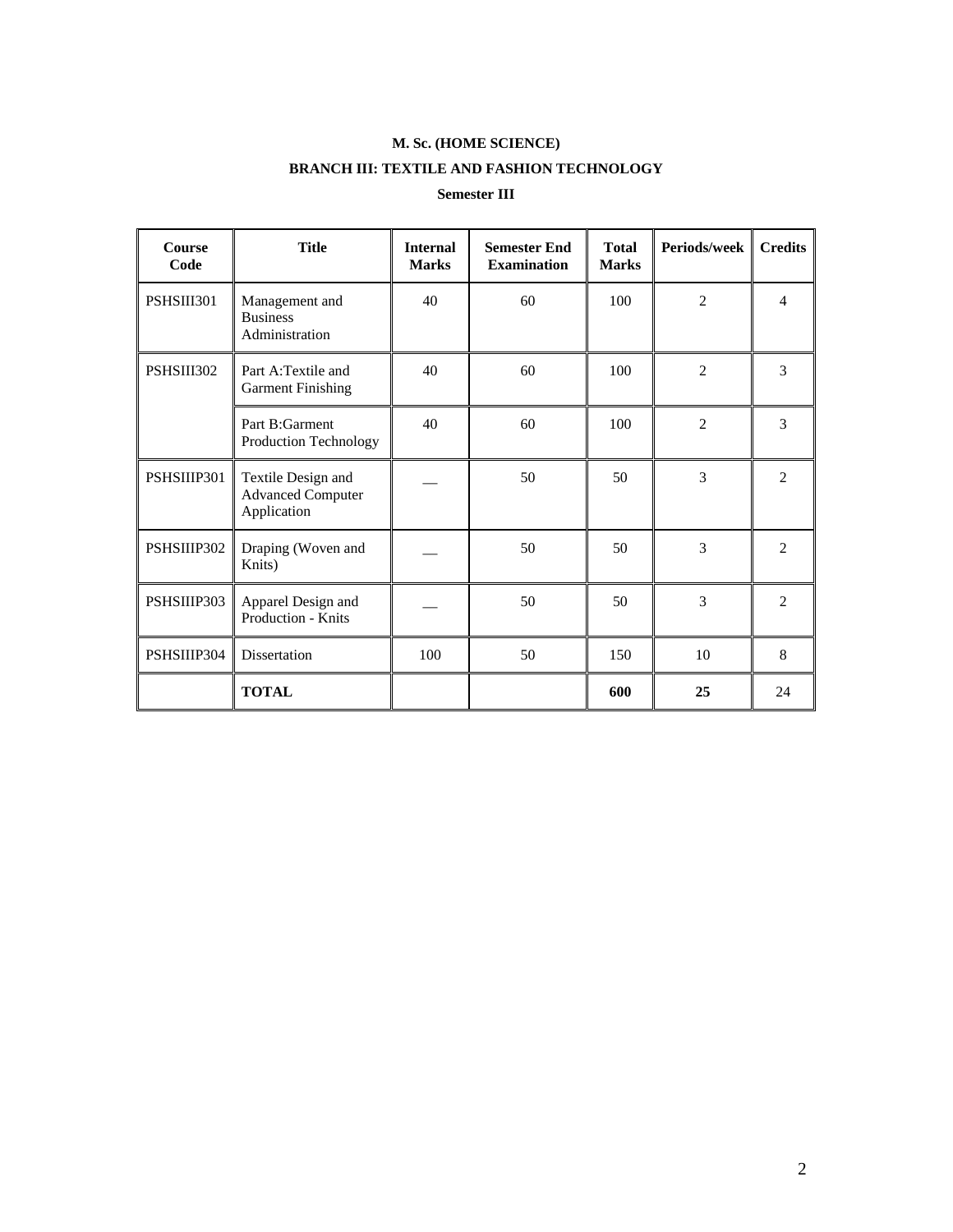| <b>Course Code</b> | Title                                         | <b>Periods/week</b> | Marks    Credits |  |
|--------------------|-----------------------------------------------|---------------------|------------------|--|
| PSHSIII301         | <b>Management and Business Administration</b> |                     | 100              |  |

To enhance personal and professional performance

• To make students aware and improve administrative and managerial skills.

| <b>Course Content</b> |                                                                                           | <b>Periods</b> |
|-----------------------|-------------------------------------------------------------------------------------------|----------------|
| Unit I.               | Introduction and basic functions of management                                            |                |
|                       | <b>Human Resource Development</b>                                                         |                |
|                       | Recruitment and selection, orientation, performance appraisal, training and<br>evaluation |                |
| Unit II.              | Self awareness                                                                            | 15             |
|                       | Leadership and motivation                                                                 |                |
|                       | Conflict management                                                                       |                |
|                       | Stress management                                                                         |                |
|                       | Group dynamics including decision making                                                  |                |

#### **References**

Arora, S. P. (1980). *Principles of business economics*. Mumbai: Vipul Prakashan.

Aswathappa, K. (2005). *Human resource and personal management*. Text and cases. (4<sup>th</sup> Ed.). New Delhi: Tata McGraw Hill Publishing co. Ltd.

D'Souza, A. (2001 *Leadership*. (5<sup>th</sup>Indian print). Mumbai: Better Yourself Books.

Denyer, J. C. (1975). *Office management*. (4<sup>th</sup> Ed.). London: Macdonald and Evans Ltd.

Donnelly, J. H. (1995). *Fundamentals of management*. Chicago: Irwin.

Drucker, P. F. (1975). *Management, tasks, responsibilities and practices*. Bombay: Allied Publishers.

Fisher, Cynthia, D. (1997). *Human resource management*. Chennai: All India Publishers.

George T. (1978). *Principles of management*. Illinois: Learning Systems.

Hersey, P. (1998). *Management of organizational behaviour.* (7<sup>th</sup> Ed.). New Delhi: Prentice- Hall of India Pvt. Ltd.

Ivancevich, J. M. *Management principles and functions*. Delhi: All India Travel Books.

Kale, N. G. (2000). *Business management*. Mumbai: Vipul Prakashan.

Kulkarni, L. G. (1984). *Management is the name of the game*. Bombay: India Book House.

Lockett, J. B. (1987). *The most effective management in your business*. Northamptoshire: Thomsons.

McGrath, E. H. (1989). *Basic managerial skills for all*. (3rd Ed.). New Delhi: Prentice- Hall of India private Ltd. Naik, S. P. (1993). *Principles of Business economics*. Mumbai: Vipul Prakashan.

Northcote, P .C. and Rustomji, M. K. (1986). *Excellence in management*. Bombay: Mirchandani Publishers.

Prasad, L. and Banerjee, A., (1985). *Management of human resources*. New Delhi: Sterling Publishers Pvt. Ltd.

Rao, V. S. P. (2005). *Human resource management*: Text and cases. (2<sup>nd</sup> Ed.). New Delhi: Excel Books.

Schafer, W. (1998). *Stress management for wellness*. (4<sup>th</sup> Ed.). Belmont: Wadsworth Thomson Learning.

Sekaran, U. (1998). *Organizational behaviour*: Text and Cases.(7<sup>th</sup>.Ed.). New Delhi: Tata McGraw Hill Publishing Company. Ltd.

Snell, Scott. (2007). *Human resource management*. Australia: Thomson/South-western.

Vaz, M. (1997). *Management and human resource development*. (9th Ed). Mumbai: Manisha Prakashan.

Wendell, F. (1997) *Human resource management*. Chennai: All India Publishers.

| Course Code | Title                                        | Periods/week | <b>Marks</b> | <b>Credits</b> |
|-------------|----------------------------------------------|--------------|--------------|----------------|
| PSHSIII302  | Part A: Textile and Garment Finishing        |              | 100          |                |
|             | <b>Part B: Garment Production Technology</b> |              | 100          |                |

#### **Part A: Textile and Garment Finishing**

- To study about the chemicals used in textile finishing, along with the essential properties of raw materials used in their manufacture and application.
- To study the recent developments in various finishing processes.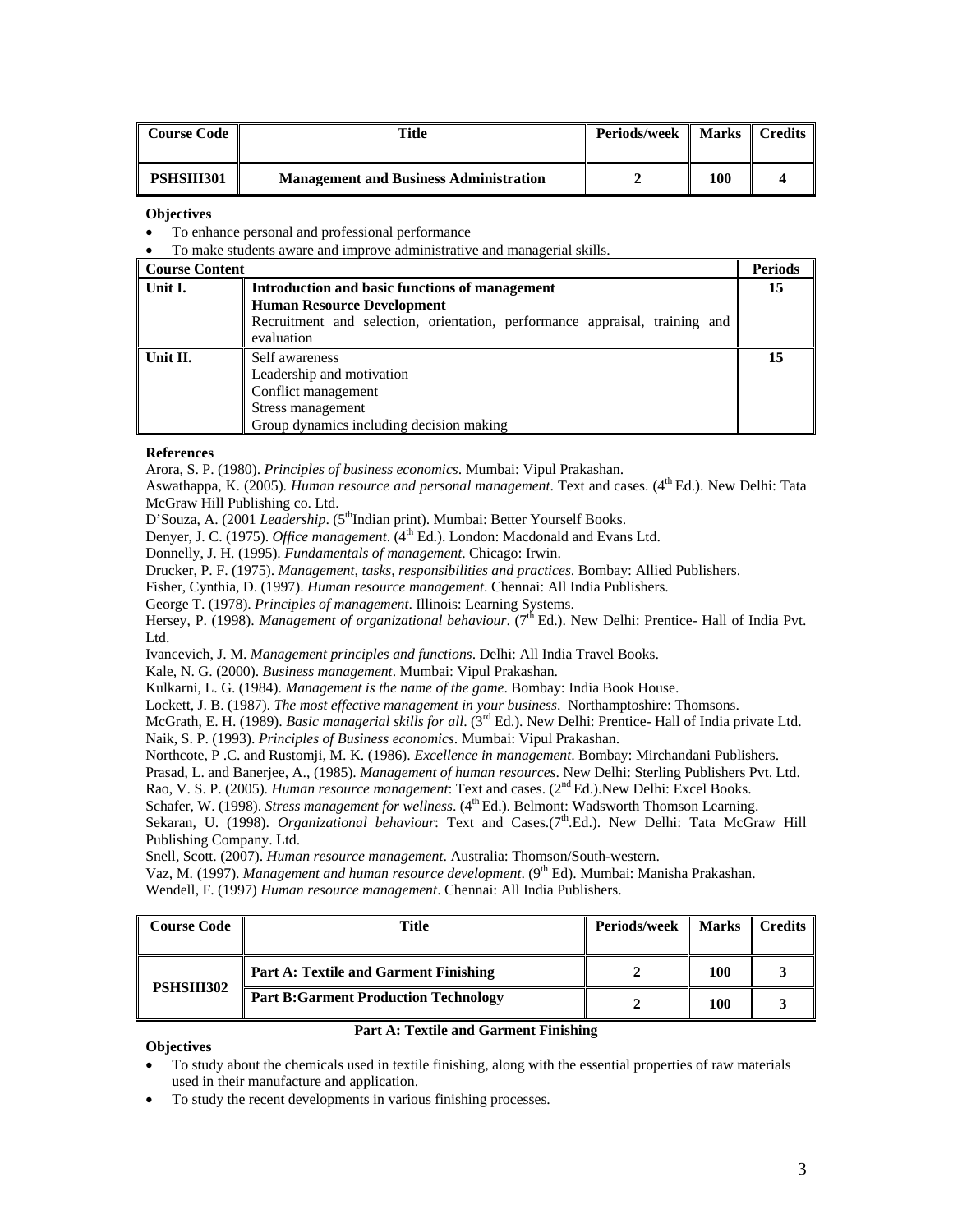| Course Content |                                                                                                                                                                     | <b>Periods</b> |
|----------------|---------------------------------------------------------------------------------------------------------------------------------------------------------------------|----------------|
| Unit I         | Introduction to and classification of textile auxiliaries, concept of water surface<br>activity, hydrophilic and lyophilic balance.<br>Chemical finishing processes | 15             |
| Unit II        | Cationic, anionic and nonionic surfactants, soaps.                                                                                                                  |                |

#### **References**

Charan K. (1980). *Technology of laundry and toilet soaps.* New Delhi: S. B. Publications.

Davidson A. and Milwidsky B. M. (1978). *Synthetic detergent*. Bombay: The Book Center.

Hall A. J. (1986). *Textile finishing*. London: American Elsevier.

Nallankilli G. and Jayaprakashan S. (1997). *Textile finishing*. Kamarpalayam: S. S. M. Publications

Reevco W. A., Orake G. K. and Perkins R. M. (1974). *Fire resistant textiles: handbook.* Westpost: Technomic.

Schindler, W.D. and Hauser, P.J. (2000). *Chemical finishing of textiles.* England: Woodhead Publishing Ltd. Shenai V. A. (1980). *Chemistry of textile auxiliaries. Vol V*. Bombay: Sevak.

Srivastava S. B., Gupta R. K. and Gupta R. (1980). *Household Detergents and Industrial Surfactants*. New Delhi: Small Business.

#### **Part B: Garment Production Technology**

#### **Objectives**

- To enhance personal and professional performance.
- To make students aware of the industrial performance.
- To impart the knowledge of the industrial sewing machines equipment and plant layouts.

| Course Content |                                                                           | <b>Periods</b> |
|----------------|---------------------------------------------------------------------------|----------------|
| Unit I         | Production, management, planning and control                              | 15             |
|                | Line Development                                                          |                |
|                | Total quality management (TQM)                                            |                |
|                | Industrial efficiency                                                     |                |
|                | Industrial sickness                                                       |                |
| Unit II        | Drafts layouts, layering and consumption                                  | 15             |
|                | Industrial sewing machines, needles, irons, cutting and other equipments. |                |

#### **References**

Batty, J. (1975). *Industrial administration and management*. (3rd Ed.) London: The English language book society and McDonald and Svans.

Claire, B. (1981). *The complete book of sewing shortcuts.* New York: Sterling publisher

Dani, L. M. (1990). *Industrial organization and management.* Bombay: Manan publisher

Kallal, M. (1985). *Clothing construction*. London: Macmillan Publishing Co. Inc.

Kale, N. G. (1997). *Management and human resource development*. (6<sup>th</sup> Ed.) Mumbai: Manisha.

Michael, V. and Paralkar, V. (1997). *The editors of times-life books,* Netherlands: Time-life B. V. International.

Mehta Pradir V. ( 1992) *An introduction to quality control for the apparel industry*. ASQC. Quality Press, Marcel Dekker, Inc. Milwackee, New York, Dasel, Hongkong.

| <b>Course Code</b> | <b>Title</b>                                                  | <b>Periods/week</b> | <b>Marks</b> | Credits |
|--------------------|---------------------------------------------------------------|---------------------|--------------|---------|
| PSHSIIIP301        | <b>Textile Designing and Advanced Computer</b><br>Application |                     | 50           |         |

- To introduce students to the various textile designing concepts through weaving, printing and embroidery for different end uses.
- To enhance the creativity of students in designing.

| <b>Course Content</b> |                                                                                                                                                                                  | <b>Periods</b> |
|-----------------------|----------------------------------------------------------------------------------------------------------------------------------------------------------------------------------|----------------|
| Unit I                | Woven, printed, and embroidered textile designing for various end uses like<br>apparel, accessories and home furnishings, using various repeat units and layouts-<br>manual work | 15             |
| Unit II               | Western embroidery (Bargello/Norwich, Cutwork)                                                                                                                                   | 15             |
| Unit III              | Western Embroidery (Ribbon embroidery, Bead work, Mount mellick)<br>embroidery, etc)                                                                                             | 15             |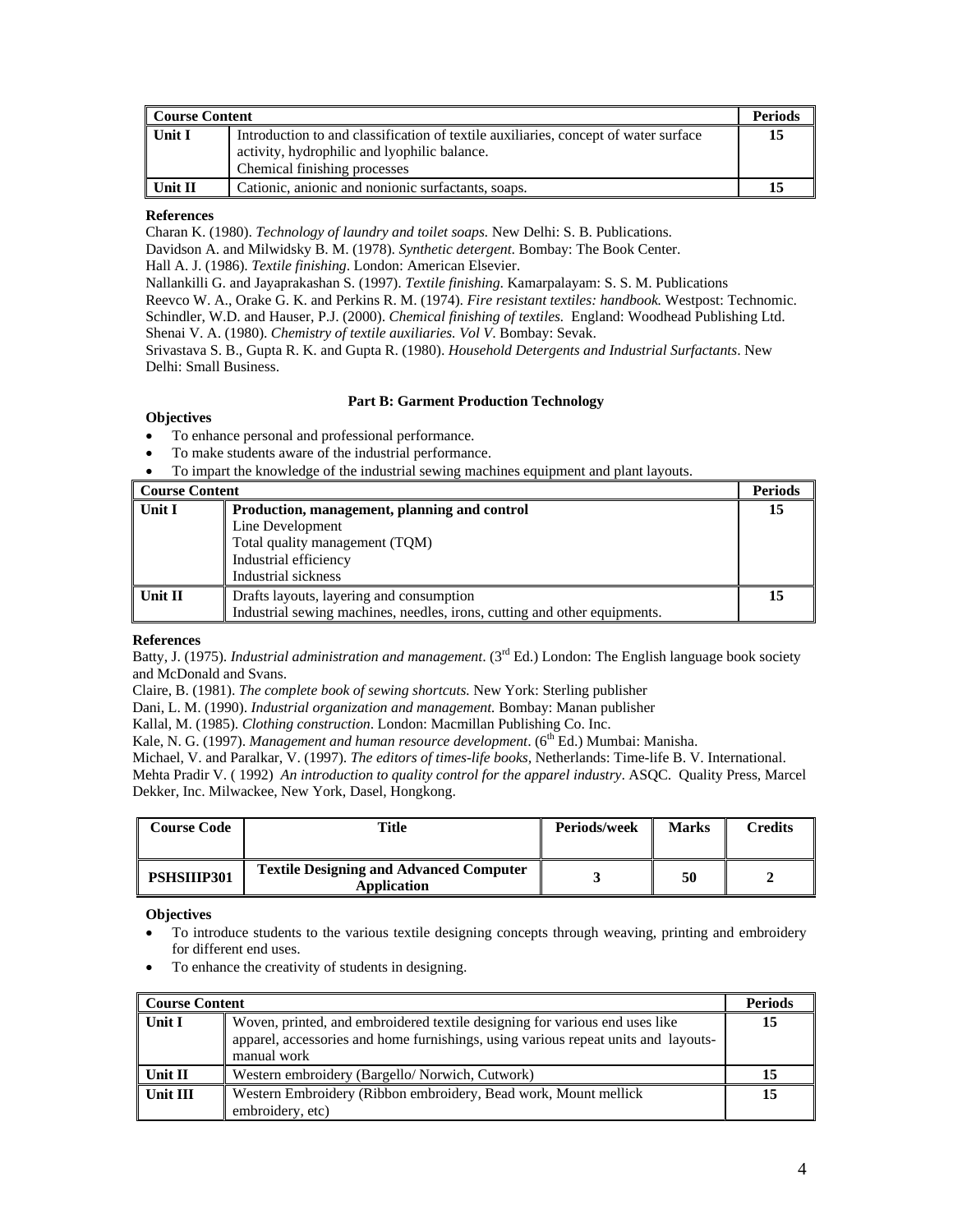#### \* Journal/Portfolio Presentation

#### **References**

*Beginner's guide to silk ribbon embroidery* (1998). (1<sup>st</sup> Ed.). Kent: Search Press Ltd.

Cable, S. (1997). *Silk ribbon embroidery*. (1<sup>st</sup> Ed.). N.Y. The reader's digest association,

*Drawn thread embroidery*, (1977) Anchor Embroidery Book No.650 Coats Sewing Group, Glasgow.

Elders, K. (1998) *Embroidery Projects Techniques: motifs*, Quadrilla London: Publishing Ltd.

*Embroidery and cross stitch* (1983) for framing, Tokyo: Ondarisha publisher.

*Embroidery and cross stitch*. (1977). Australia: Craft World Books Pvt. Ltd.

*Encyclopedia and embroidery* (1984) London: Marshall Cavendish Books Ltd.,

Gostelow, M. (1977). *Embroidery: Traditional designs, techniques and patterns from all over the world*. London: Marshall Cavendish Books Ltd,

Griffiths, A. (1989). *An introduction to embroidery*, London: Apple Press.

Mellick and Trott. (2002). *Beginner's guide mount embroidery.* Kent: Search Press Ltd.

Norden, Mary *(*1997), *Decorative embroidery*, New York: The Reader's Digest Association Inc.

Ondari, *Embroidery*, Book 2 Japan: Olympus family club

Pauline, B. *Encyclopedia of embroidery techniques* by, Kent: Search Press Ltd.

Seaman, J. (1996). *Fashion illustration - Basic techniques*. B. T. Batsford.

Shenai, V. A. (1977). *History of textile design*. Bombay: Sevak.

Snook, B., (1972). *The creative art of embroidery*, Hamlyn: Publishing Grp. Ltd. London.

| <b>Course Code</b> | Title                            | Periods/week | <b>Marks</b> | Credits |
|--------------------|----------------------------------|--------------|--------------|---------|
| PSHSIIIP302        | <b>Draping (Woven And Knits)</b> |              | 50           |         |

#### **Objectives**

• To acquaint students with the techniques of draping for woven and knitted fabrics.

• To design and construct garments using the principles of draping.

| <b>Course Content</b> |                                        | <b>Periods</b> |
|-----------------------|----------------------------------------|----------------|
| Unit I                | Basic bodice, torso, dart-less sloper. |                |
| Unit II               | Displacement and concealment of darts. |                |
| Unit III              | Basics for lower block                 |                |

\*Journal Portfolio Presentation

#### **References**

Armstrong, H .J. (2000). *Draping for apparel design*. New York: Fairchild publications.

Cloake, D. (1976) *Fashion design on the stand*. Batsford publication.

Crawford, Connice, A. (1989) *The art of fashion draping*. Fairchild's Publication.

Goulboum, M. (1971) *Introducing pattern cutting, grading and modeling*. Batsford publication

Mee, J. and Prudy, M. (1987) *Modelling on the stand*. Oxford: BPS Professional Books.

Silberg, L., and Shoben, M. (1992) *The art of dress* modeling. Oxford: Butterworth Heinmann publication.

Stanley, H. (1983) *Modeling and flat cutting for fashion*. Hutchison Education publication.

| <b>Course Code</b> | Title                                        | Periods/week | <b>Marks</b> | <b>Credits</b> |
|--------------------|----------------------------------------------|--------------|--------------|----------------|
| <b>PSHSIIIP303</b> | <b>Apparel Design and Production (Knits)</b> |              | 50           |                |

- To familiarize students with special techniques of apparel making with knitted fabrics.
- To acquaint students with the art of handling different knitted fabrics and styles
- To acquaint students with the technique and skills of pattern making and stitching.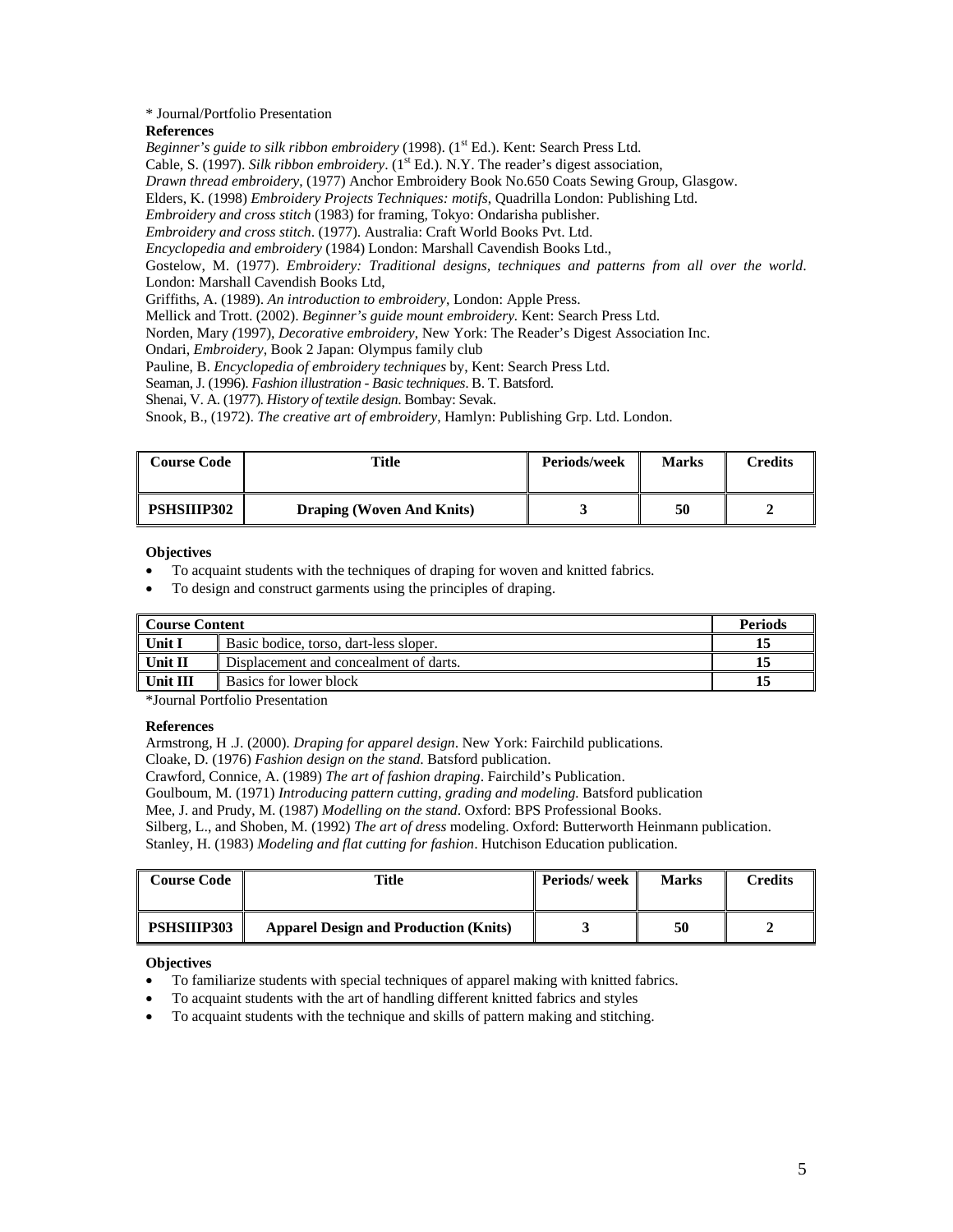| <b>Course Content</b> |                                                                           | <b>Periods</b> |
|-----------------------|---------------------------------------------------------------------------|----------------|
| Unit I                | <b>Pattern Drafting</b>                                                   |                |
|                       | Child and adults basic block, dartless sloper and sleeves.                |                |
| Unit II               | Displacements and concealments of darts.                                  |                |
| Unit III              | Introduction to the different types of fabrics: viz. warp and weft knits. | 15             |
|                       | Calculations for Knits.                                                   |                |

\*Journal and Presentation

#### **References**

Ajgaonkar, D. B. (1998). *Knitting technology*. Mumbai: Mumbai Universal.

Aldrich, W. (1994). *CAD in clothing and textiles*. (2nd Ed.) Oxford, Blackwell, Science.

Armstrong, H. (1986). *Pattern making for fashion designing*. New York: Harper Collins.

Armstrong, H. (1987). *Pattern making for fashion designing*. New York: Harper and Row.

Armstrong, H. J. (2000). *Draping for apparel design*. New York: Fairchild.

Bradley, G. (1954). *Costume design*. (3rd Ed.) Searnton: International Textbook.

Carr, H. (1994). *The technology of clothing manufacture*. (2<sup>nd</sup> Ed.) Oxford: Blackwell Scientific.

Dunn, L. (1970). *Steps in clothing skills*. Illinois: Chas A. Bennett.

Goulbourn, M. (1971). *Introducing pattern cutting, grading and modeling*. London: B. T. Batsford.

Graff, J. L. (1976). *Concepts in clothing*. New York: McGraw Hill.

Kaiser, S. B. (1985). *The social psychology of clothing*. New York: Macmillan.

Kefgen, M. (1986). *Individuality in clothing selection and appearance*. (4<sup>th</sup> Ed.) New York: Macmillan.

Liddell, L. A. (1981). *Clothes and your appearance*. Illinois: The Goodheart Will Cox.

Minott, J. (1978). *Fitting commercial patterns*. Minneapolis: Minnesota Burgess.

Spencer D. (1989). *Knitting technology* (2<sup>nd</sup> Ed.) Cambridge: Woodhead.

Stanley, H. (1977). *Modeling and flat cutting for fashion*. London: Hutchison.

Turnpenny, J. M. (1983). *Fashion design and illustration11. Knitwear and jersey*. London: Century Hutchison.

| <b>Course Code</b> | Title               | Periods/week | <b>Marks</b> | Credits |
|--------------------|---------------------|--------------|--------------|---------|
| <b>PSHSIIIP304</b> | <b>DISSERTATION</b> | 10           | 150          |         |

- To encourage students to work in conjunction with relevant industries, institutes, hospitals, schools, etc.
- To assist students in developing general research skills as well as research skills specific to their specialization.
- To encourage students to adopt best practices in research.
- To facilitate students in accomplishing the beginning steps of the research process, formulate and defend a research proposal, begin data collection, and write the first two chapters of the dissertation (Introduction and Review of Literature; Method).

| <b>Course Content</b> |                                                                                                                                                                                                                                                                                                                                                                                                                                                                                                                                                                                                                                                                                                                                                                                                                                                                                                                                                                                             |
|-----------------------|---------------------------------------------------------------------------------------------------------------------------------------------------------------------------------------------------------------------------------------------------------------------------------------------------------------------------------------------------------------------------------------------------------------------------------------------------------------------------------------------------------------------------------------------------------------------------------------------------------------------------------------------------------------------------------------------------------------------------------------------------------------------------------------------------------------------------------------------------------------------------------------------------------------------------------------------------------------------------------------------|
| <b>UNIT I</b>         | A. Beginning Steps of the Research Process: I<br>Contacting and communicating with experts (locally, nationally, and internationally)<br>initially and periodically throughout the research process; reading relevant literature<br>(e.g., scientific journals, dissertations, theses, books, literature on the Net); selecting<br>appropriate topics in one's specialization; prioritizing these topics; checking topics for<br>feasibility.<br><b>B. Beginning Steps of the Research Process: II</b><br>Identifying possible focus areas with regard to one topic; specifying one such focus area<br>(using relevant reading and communication with experts); writing research objectives/<br>questions/ hypotheses; conducting a thorough literature review; presenting a clear and<br>convincing argument in support of the study; writing the first chapter of the dissertation,<br>namely, the Introduction and Review of Literature, with due acknowledgement of<br>source of ideas. |

<sup>•</sup> To provide students with an opportunity to conduct independent research in their specialization (i.e., Foods, Nutrition and Dietetics; Human Development; and, Textile and Fashion Technology) under supervision.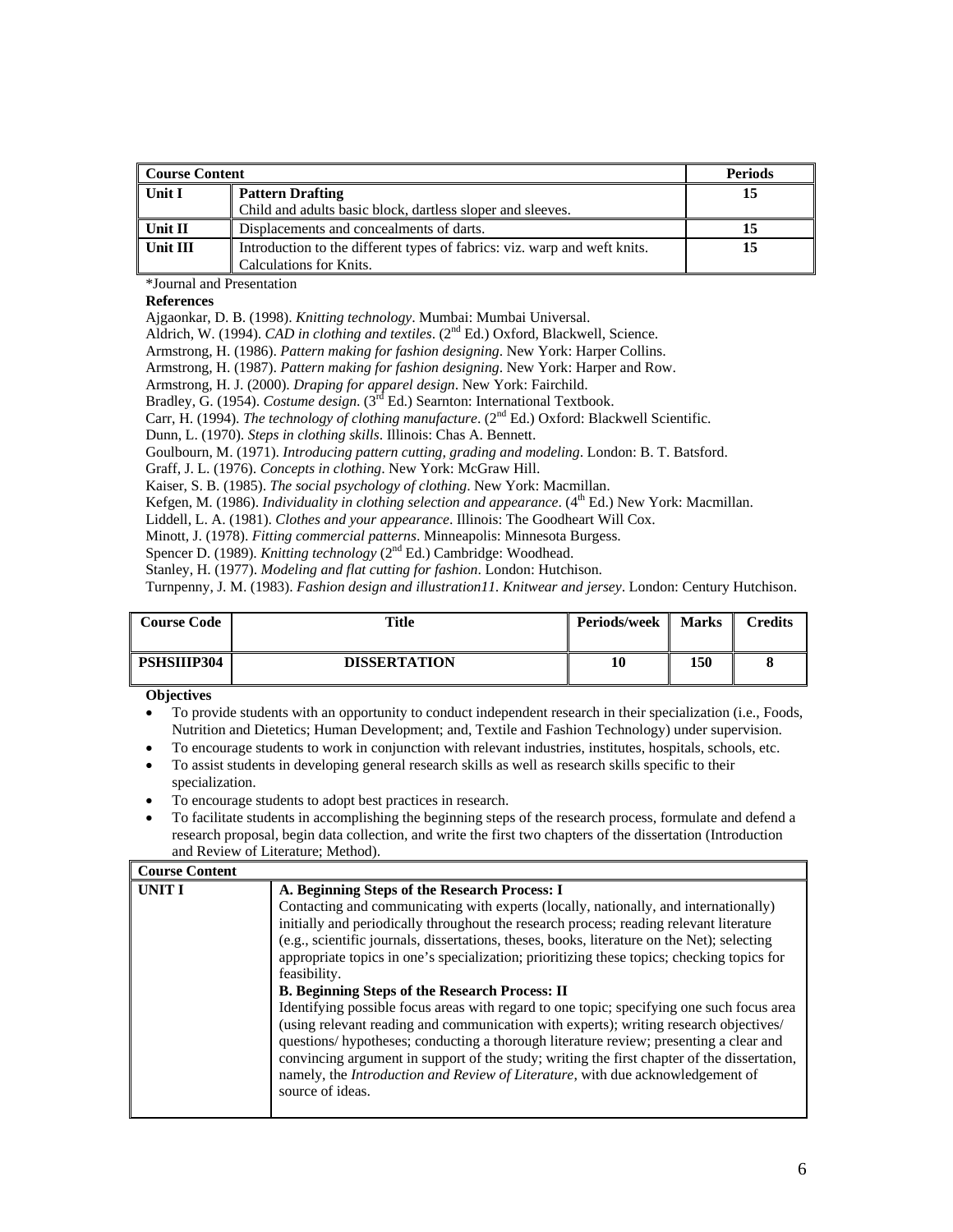| <b>UNIT II</b> | A. Proposing Methods                                                                   |  |  |  |  |
|----------------|----------------------------------------------------------------------------------------|--|--|--|--|
|                | Specifying variables; defining variables (citing relevant literature); selecting an    |  |  |  |  |
|                | appropriate research design; making decisions related to sampling; selecting and/or    |  |  |  |  |
|                | constructing tools, pilot-testing tools; making a plan of analysis; writing the second |  |  |  |  |
|                | chapter of the dissertation, namely, the Method, with due acknowledgement of source of |  |  |  |  |
|                | ideas; orally defending a research proposal; integrating feedback.                     |  |  |  |  |
|                | B. Beginning Data Collection: Obtaining consent from participants and relevant         |  |  |  |  |
|                | agencies/authorities; starting data collection; integrating changes if any; scheduling |  |  |  |  |
|                | remaining data collection; starting data entry; revising the first two chapters of the |  |  |  |  |
|                | dissertation.                                                                          |  |  |  |  |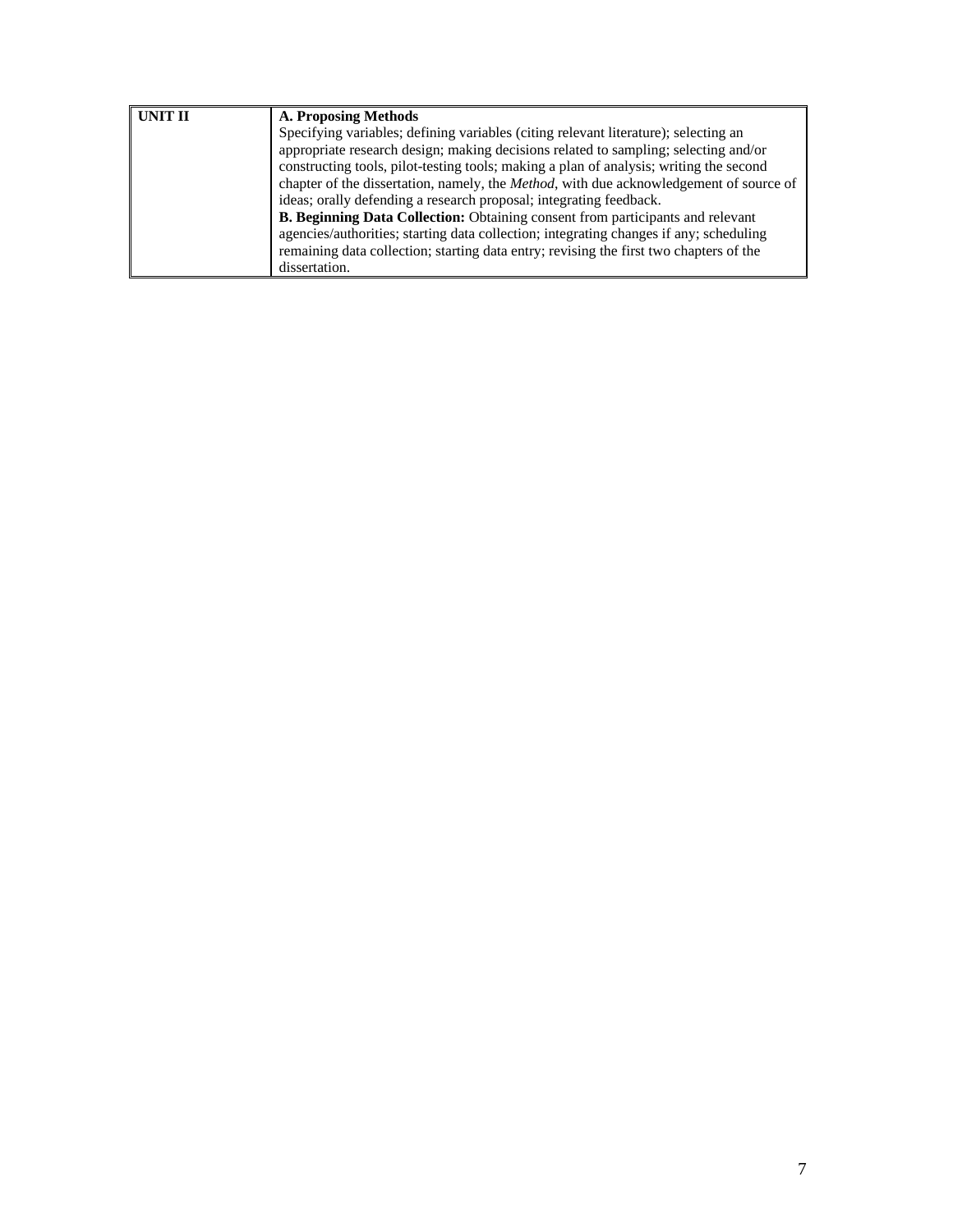# **M. Sc. (HOME SCIENCE)**

# **BRANCH III: TEXTILE AND FASHION TECHNOLOGY**

| <b>Course</b><br>Code | <b>Title</b>                                                  | <b>Internal</b><br><b>Marks</b> | <b>Semester End</b><br><b>Examination</b> | Total<br><b>Marks</b> | <b>Periods/week</b> | <b>Credits</b> |
|-----------------------|---------------------------------------------------------------|---------------------------------|-------------------------------------------|-----------------------|---------------------|----------------|
| PSHSIII301            | Management and<br><b>Business</b><br>Administration           | 40                              | 60                                        | 100                   | $\overline{2}$      | $\overline{4}$ |
| PSHSIII302            | Part A:Textile and<br><b>Garment Finishing</b>                | 40                              | 60                                        | 100                   | $\overline{2}$      | 3              |
|                       | Part B: Garment<br>Production Technology                      | 40                              | 60                                        | 100                   | $\overline{2}$      | 3              |
| PSHSIIIP301           | Textile Design and<br><b>Advanced Computer</b><br>Application |                                 | 50                                        | 50                    | 3                   | $\overline{2}$ |
| PSHSIIIP302           | Draping (Woven and<br>Knits)                                  |                                 | 50                                        | 50                    | 3                   | 2              |
| PSHSIIIP303           | Apparel Design and<br>Production - Knits                      |                                 | 50                                        | 50                    | 3                   | $\overline{2}$ |
| PSHSIIIP304           | <b>Dissertation</b>                                           | 100                             | 50                                        | 150                   | 10                  | 8              |
|                       | <b>TOTAL</b>                                                  |                                 |                                           | 600                   | 25                  | 24             |

#### **Semester IV**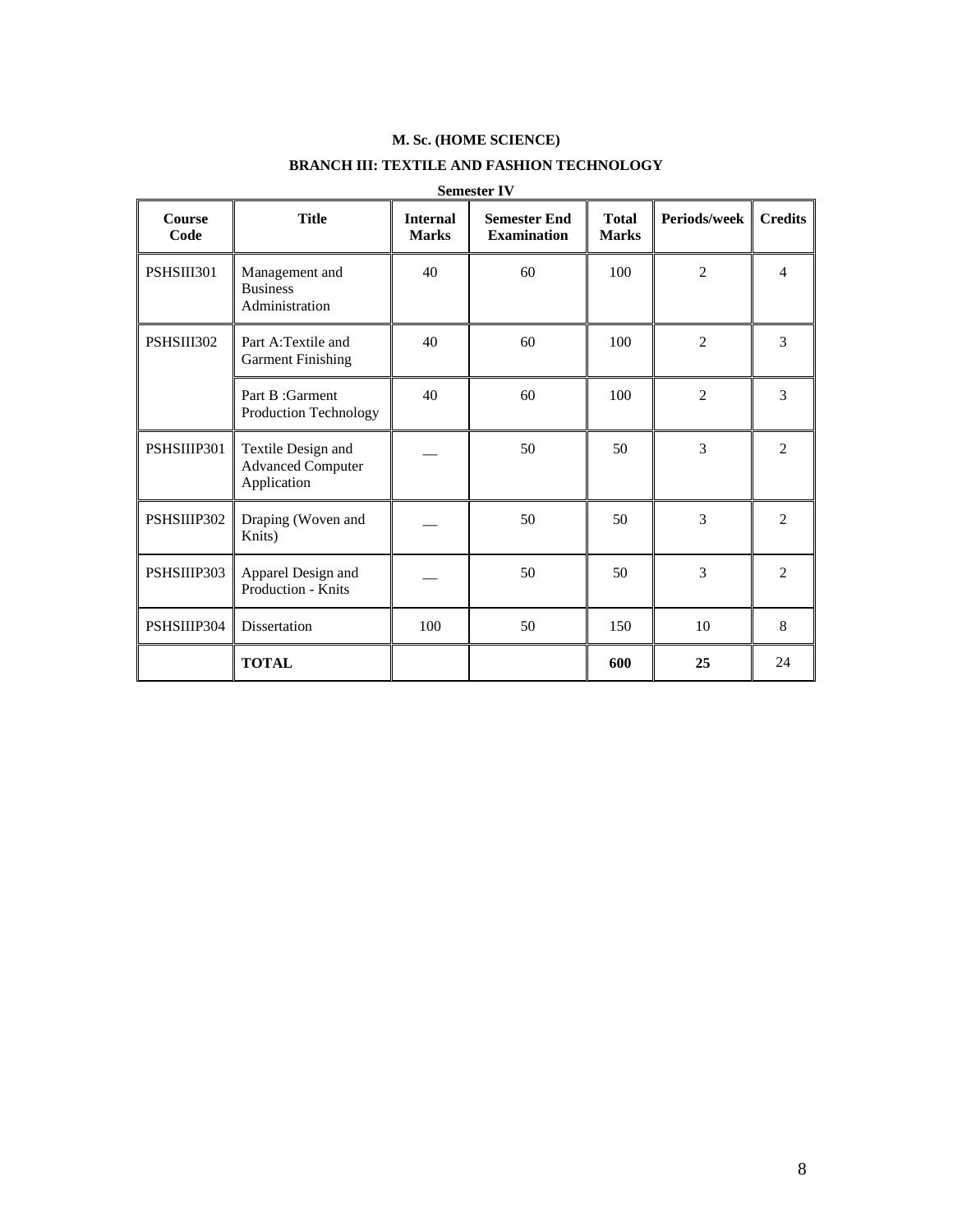| <b>Course Code</b> | Title                                         | Periods/week | <b>Marks</b> | Credits |
|--------------------|-----------------------------------------------|--------------|--------------|---------|
| PSHSIII401         | <b>Management and Business Administration</b> |              | 100          |         |

- To enhance personal and professional performance
- To make students aware and improve administrative and managerial skills.

| <b>Course Content</b> |                                                                          | <b>Periods</b> |
|-----------------------|--------------------------------------------------------------------------|----------------|
| Unit I                | <b>Finance management</b>                                                | 15             |
|                       | Meaning, significance and objectives of finance management.              |                |
|                       | Sources of finance.                                                      |                |
|                       | Working capital management.                                              |                |
|                       | Tools of finance analysis and planning.                                  |                |
|                       | Budget formulation and auditing.                                         |                |
| <b>Unit II</b>        | <b>Office Management of Information Systems</b>                          | 15             |
|                       | Information management-Role, need, and contemporary systems of           |                |
|                       | management.                                                              |                |
|                       | Information Technology- Use of computers in administration and research. |                |

#### **References**

Arora, S. P. (1980). *Principles of business economics*. Mumbai: Vipul Prakashan.

Aswathappa, K. (2005). *Human resource and personal management*. Text and cases. (4<sup>th</sup> Ed.). New Delhi: Tata McGraw Hill Publishing co. Ltd.

D'Souza, A. (2001 *Leadership*. (5<sup>th</sup>Indian print). Mumbai: Better Yourself Books.

Denyer, J. C. (1975). *Office management*. (4<sup>th</sup> Ed.). London: Macdonald and Evans Ltd.

Donnelly, J. H., (1995). *Fundamentals of management*. Chicago: Irwin.

Drucker, P. F. (1975). *Management, tasks, responsibilities and practices*. Bombay: Allied Publishers.

Fisher, Cynthia, D. (1997). *Human resource management*. Chennai: All India Publishers.

George T. (1978). *Principles of management*. Illinois: Learning Systems.

Hersey, P. (1998). *Management of organizational behaviour.* (7<sup>th</sup> Ed.). New Delhi: Prentice- Hall of India Pvt. Ltd.

Ivancevich, J. M. *Management principles and functions*. Delhi: All India Travel Books.

Kale, N. G. (2000). *Business management*. Mumbai: Vipul Prakashan.

Kulkarni, L. G. (1984). *Management is the name of the game*. Bombay: India Book House.

Lockett, J. B. (1987). *The most effective management in your business*. Northamptoshire: Thomsons.

McGrath, E. H. (1989). *Basic managerial skills for all*. (3rd Ed.). New Delhi: Prentice- Hall of India private Ltd. Naik, S. P. (1993). *Principles of business economics*. Mumbai: Vipul Prakashan.

Northcote, P .C. and Rustomji, M. K. (1986). *Excellence in management*. Bombay: Mirchandani Publishers.

Prasad, L. and Banerjee, A., (1985). *Management of human resources*. New Delhi: Sterling Publishers Pvt. Ltd.

Rao, V. S. P. (2005). *Human resource management*: Text and cases. (2nd Ed.).New Delhi: Excel Books.

Schafer, W. (1998). *Stress management for wellness*. (4<sup>th</sup> Ed.). Belmont: Wadsworth Thomson Learning.

Sekaran, U. (1998). *Organizational behaviour*: Text and Cases.(7<sup>th</sup>.Ed.). New Delhi: Tata McGraw Hill Publishing Company. Ltd.

Snell, Scott. (2007). *Human resource management*. Australia: Thomson/South-western.

Vaz, M. (1997). *Management and human resource development*. (9th Ed). Mumbai: Manisha Prakashan.

Wendell, F. (1997) *Human resource management*. Chennai: All India Publishers.

| <b>Course Code</b> | Title                                        | Periods/week | <b>Marks</b> | <b>Credits</b> |
|--------------------|----------------------------------------------|--------------|--------------|----------------|
| PSHSIII402         | <b>Part A: Textile and Garment Finishing</b> |              | 100          |                |
|                    | <b>Part B: Garment Production Technology</b> |              | 100          |                |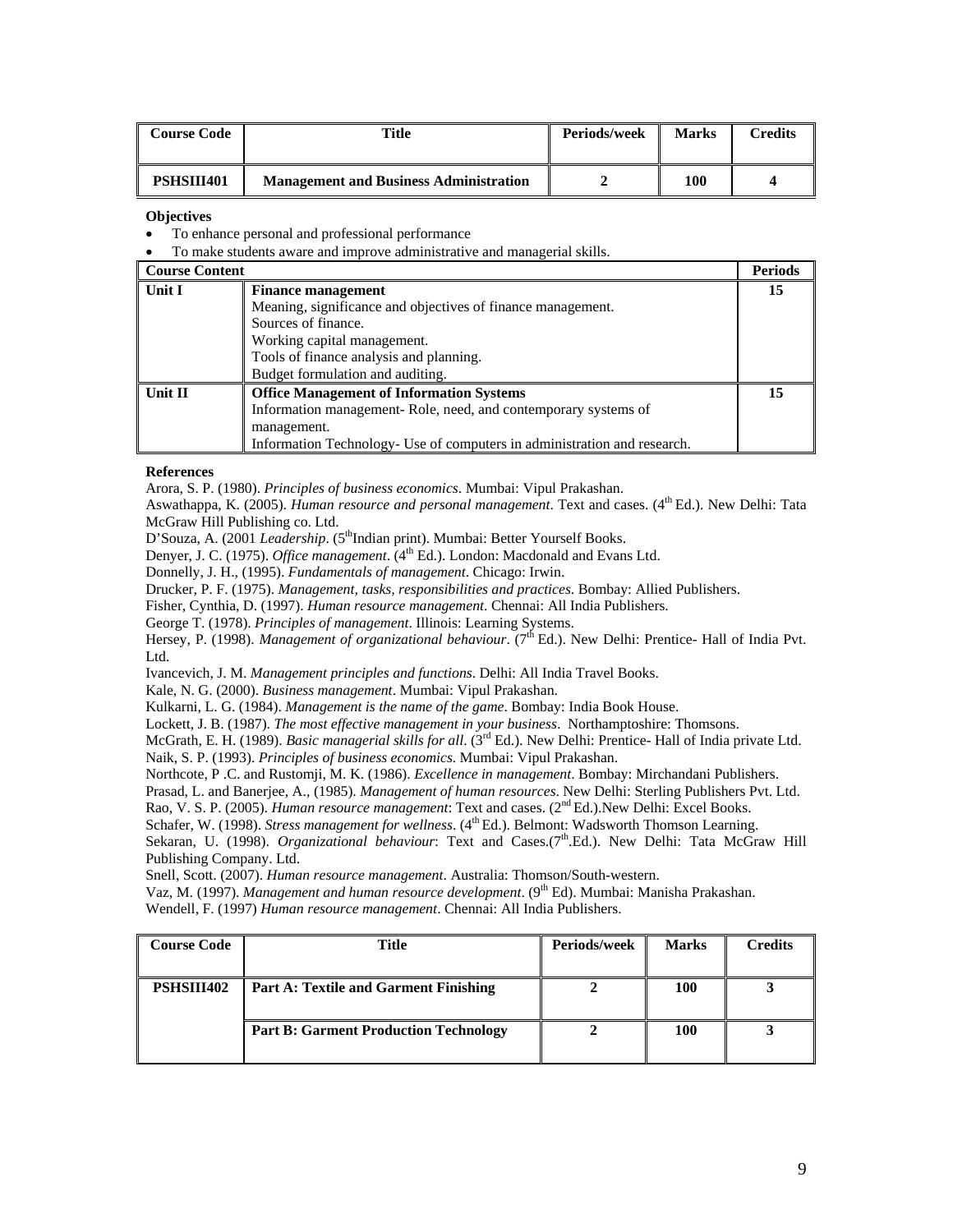#### **Part A: Textile and Garment Finishing**

#### **Objectives**

- To study about the chemicals used in textile finishing, along with the essential properties of raw materials used in their manufacture.
- To study the recent developments in various finishing processes.

| <b>Course Content</b> |                                                                                        | <b>Periods</b> |
|-----------------------|----------------------------------------------------------------------------------------|----------------|
| Unit I                | Current textile garment finishing in use:                                              | 15             |
|                       | Softening finish, stiffening finish, easy care / durable press finish, water repellent |                |
|                       | and water proof finish, soil release finish, non slip finish, finishing with enzymes.  |                |
|                       | Various chemicals and method used in obtaining these finishes, their mode and          |                |
|                       | mechanism of reaction, effect on various fabric and fabric properties.                 |                |
|                       | Eco concerns of the finishes.                                                          |                |
| <b>Unit II</b>        | Current textile garment finishing in use:                                              | 15             |
|                       | Flame retardant finish, anti-static finish, anti-pilling finish, UV protection finish, |                |
|                       | antimicrobial and anti fungal finish                                                   |                |
|                       | Various chemicals and method used in obtaining these finishes, their mode and          |                |
|                       | mechanism of reaction, effect on various fabric and fabric properties.                 |                |
|                       | Eco concerns of the finishes.                                                          |                |
|                       | <b>Future trends in chemical finishing</b>                                             |                |

#### **References**

Charan, K. (1980). *Technology of laundry and toilet soaps.* New Delhi: S. B. Publications.

Davidson, A. and Milwidsky, B. M. (1978). *Synthetic Detergent*. Bombay: The Book Center.

Hall, A. J. (1986). *Textile finishing*. London: American Elsevier.

Nallankilli, G. and Jayaprakashan, S. (1997). *Textile finishing*. Kamarpalayam: S. S. M. Publications Reevco ,W. A., Orake G. K. and Perkins R. M. (1974). *Fire resistant textiles: Handbook.* Westpost: Technomic. Schindler, W.D. and Hauser, P.J. (2000) *Chemical finishing of textiles.* England: Woodhead Publishing Ltd. Shenai, V. A. (1980). *Chemistry of textile auxiliaries. Vol V*. Bombay: Sevak.

Srivastava, S. B., Gupta, R. K. and Gupta R. (1980). *Household Detergents and industrial surfactants*. New Delhi: Small Business.

#### **Part B: Garment Production Technology**

#### **Objectives**

- To enhance personal and professional performance.
- To make students aware of the industrial performance.
- To impart the knowledge of the industrial sewing machines equipment and plant layouts.

| Course Content |                                                                    | Periods |
|----------------|--------------------------------------------------------------------|---------|
| Unit I         | <b>Industry Plant layouts</b>                                      | 15      |
|                | Types followed in Industry with their advantages and disadvantages |         |
| Unit II        | Formats and worksheets used in various departments.                | 15      |
|                | Cost Sheets.                                                       |         |
|                | Computer technology in garment manufacture                         |         |

#### **References**

Batty, J. (1975). *Industrial administration and management*. (3rd Ed.) London: The English language book society and McDonald and Svans.

Claire, B. (1981). *The complete book of sewing shortcuts.* New York: Sterling publisher

Dani, L. M. (1990). *Industrial organization and management.* Bombay: Manan publisher

Kallal, M. (1985). *Clothing construction*. London: Macmillan Publishing Co. Inc.

Kale, N. G. (1997). *Management and human resource development*. (6<sup>th</sup> Ed.) Mumbai: Manisha.

Michael, V. and Paralkar, V. (1997). *The editors of times-life books,* Netherlands: Time-life B. V. International.

Mehta Pradir V. ( 1992) *An Introduction to Quality Control for the Apparel Industry*. ASQC. Quality Press, Marcel Dekker, Inc. Milwackee, New York, Dasel, Hongkong.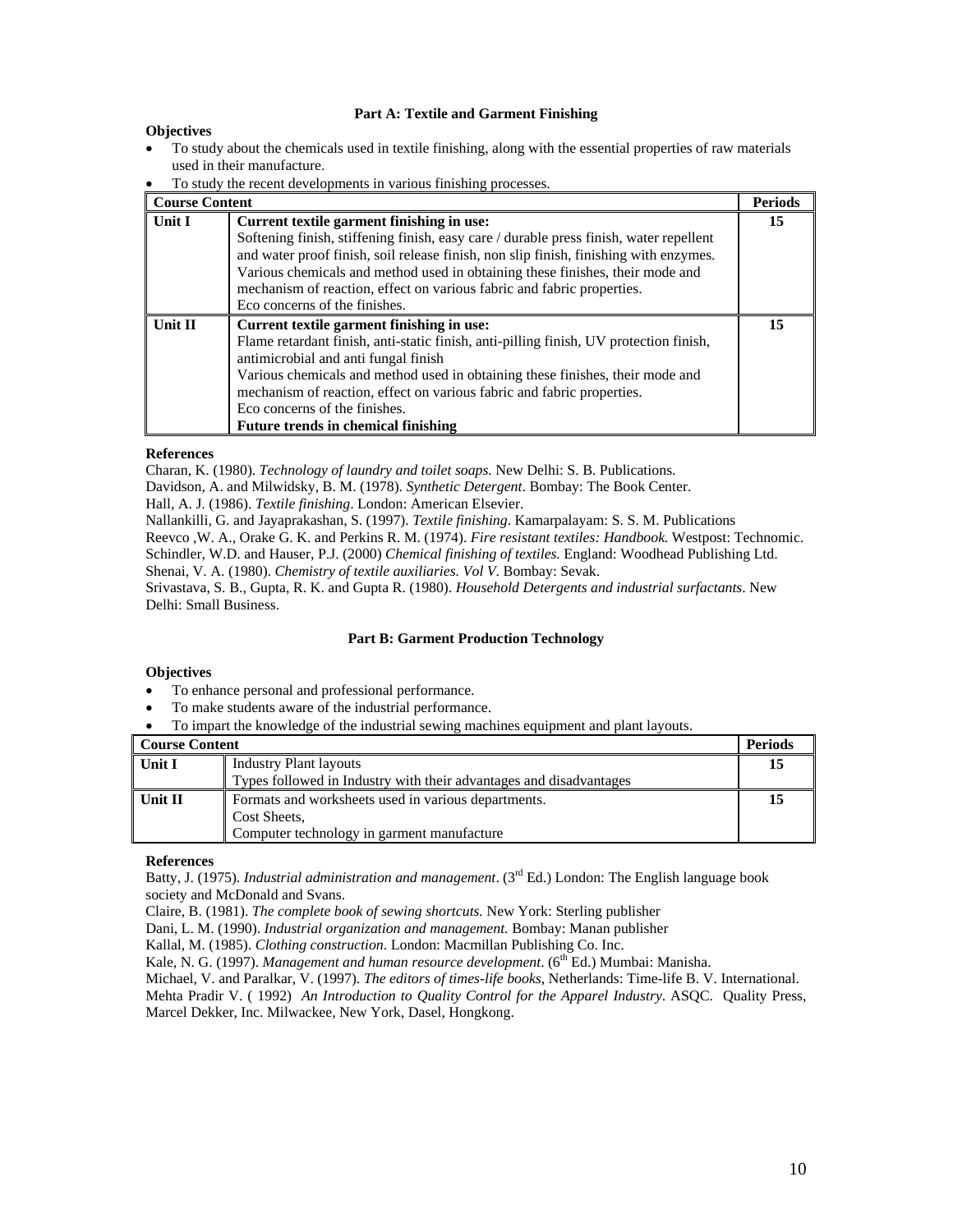| <b>Course Code</b> | Title                                                                | Periods/week | <b>Marks</b> | Credits |
|--------------------|----------------------------------------------------------------------|--------------|--------------|---------|
| PSHSIIIP401        | <b>Textile Designing and Advanced</b><br><b>Computer Application</b> |              | 50           |         |

- To introduce students to the various textile designing concepts through weaving, printing and embroidery for different end uses.
- To enhance the creativity of students in designing.
- To introduce students to various advanced textile designing software packages.

| <b>Course Content</b> |                                                                                           | <b>Periods</b> |
|-----------------------|-------------------------------------------------------------------------------------------|----------------|
| Unit I                | Creative designing for adult and kids apparel (ATD) world Textiles                        | 15             |
| Unit II               | Fashion accessory and home furnishing (one of each) (using (ATD) world<br><b>Textiles</b> | 15             |
| Unit III              | Demonstrations in Advanced computer aided textile woven and printed<br>designs.           | 15             |

\*Journal and Portfolio Presentation along with articles

#### **References**

Dalley, T. (1988). *The complete guide to illustration and design: techniques and materials*. New Jersey: Chartwell. *Encyclopedia and embroidery* (1984) London: Marshall Cavendish Books Ltd.,

Gostelow, M. (1977). *Embroidery: Traditional designs, techniques and patterns from all over the world*. London: Marshall Cavendish Books Ltd,

Joyce, C. (1993). *Textile design*. New York: Watson Guptill.

Seaman, J. (1996). *Fashion illustration - Basic techniques*. B. T. Batsford.

Shenai, V. A. (1977). *History of textile design*. Bombay: Sevak.

Winfred, A. (1994) *CAD in clothing and textiles*. (2<sup>nd</sup> Ed.) Oxford: Blackwell Science Ltd. Related software catalogues.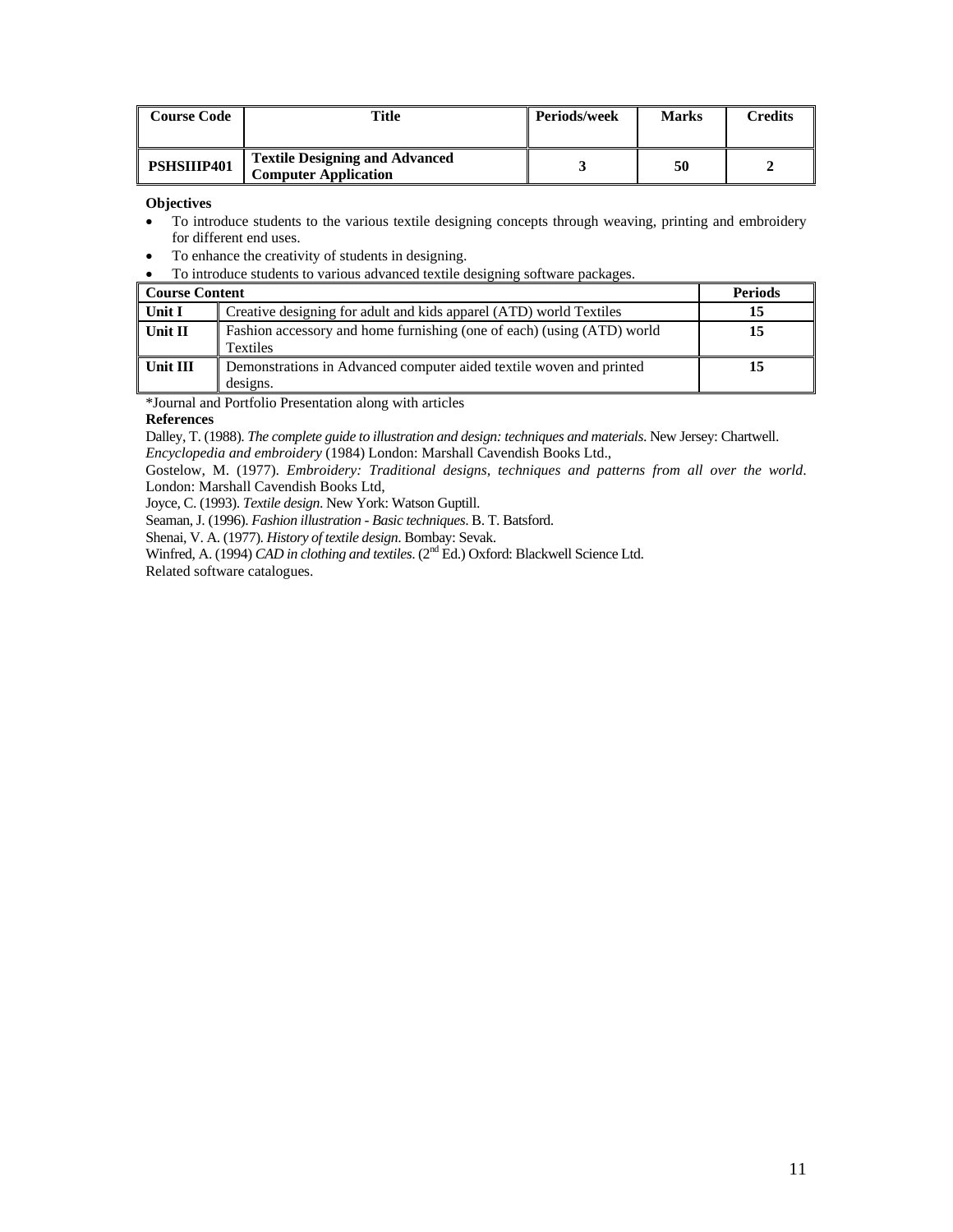| <b>Course Code</b> | Title                            | <b>Periods/week</b> | <b>Marks</b> | Credits |
|--------------------|----------------------------------|---------------------|--------------|---------|
| <b>PSHSIIIP402</b> | <b>Draping (Woven And Knits)</b> |                     | 50           |         |

• To acquaint students with the techniques of draping for woven and knitted fabrics.

• To design and construct garments using the principles of draping.

\*Journal and Portfolio

| Course Content |                                                                                                                    | <b>Periods</b> |
|----------------|--------------------------------------------------------------------------------------------------------------------|----------------|
| Unit I         | Draping of four patterns including different collars, sleeves and concealments<br>using woven and knitted fabrics. |                |
| Unit II        | Theme garment                                                                                                      |                |
| Unit III       | Speed Test (4 Garments)                                                                                            |                |

#### **References**

Armstrong, H .J. (2000). *Draping for apparel design*. New York: Fairchild publications.

Cloake, D. (1976) *Fashion design on the stand*. Batsford publication.

Crawford, Connice, A. (1989) *The art of fashion draping*. Fairchild's Publication.

Goulboum, M. (1971) *Introducing pattern cutting, grading and modeling.* Batsford publication

Mee, J. and Prudy, M. (1987) *Modelling on the stand*. Oxford: BPS Professional Books.

Silberg, L., and Shoben, M. (1992) *The art of dress* modeling. Oxford: Butterworth Heinmann publication.

Stanley, H. (1983) *Modeling and flat cutting for fashion*. Hutchison Education publication.

| <b>Course Code</b> | Title                                        | Periods/week | <b>Marks</b> | Credits |
|--------------------|----------------------------------------------|--------------|--------------|---------|
| <b>PSHSIIIP403</b> | <b>Apparel Design and Production (Knits)</b> |              | 50           |         |

- To familiarize students with special techniques of apparel making with knitted fabrics.
- To acquaint students with the art of handling different knitted fabrics and styles
- To acquaint students with the technique and skills of pattern making and stitching.

| <b>Course Content</b> |                                                                                                                                                                                                                                                                                                                                                                             | <b>Periods</b> |
|-----------------------|-----------------------------------------------------------------------------------------------------------------------------------------------------------------------------------------------------------------------------------------------------------------------------------------------------------------------------------------------------------------------------|----------------|
| Unit I                | Theme based designing, flat pattern construction and stitching of knitted<br>garments. (Total 3 garments)<br>Night-wear<br>Jacket/Vestcoat<br>Shirt/T-shirt/Top<br>Following concepts and fundamentals to be included in garments or as<br>samples.<br>Concealments<br>Sleeves, Collars and Necklines<br>Pockets and Zip attachments (Invisible and with seam).<br>Plackets | 15             |
| <b>Unit II</b>        | Theme based designing, flat pattern construction and stitching of knitted<br>garments. (Total 3 garments)<br>Lingerie<br>Leg-wear<br>Party-wear<br>Following concepts and fundamentals to be included in garments or as<br>samples.<br>Concealments<br>Sleeves, Collars and Necklines<br>Pockets and Zip attachments (Invisible and with seam).<br>Plackets                 |                |
| Unit III              | Speed Test Garments (4)                                                                                                                                                                                                                                                                                                                                                     | 15             |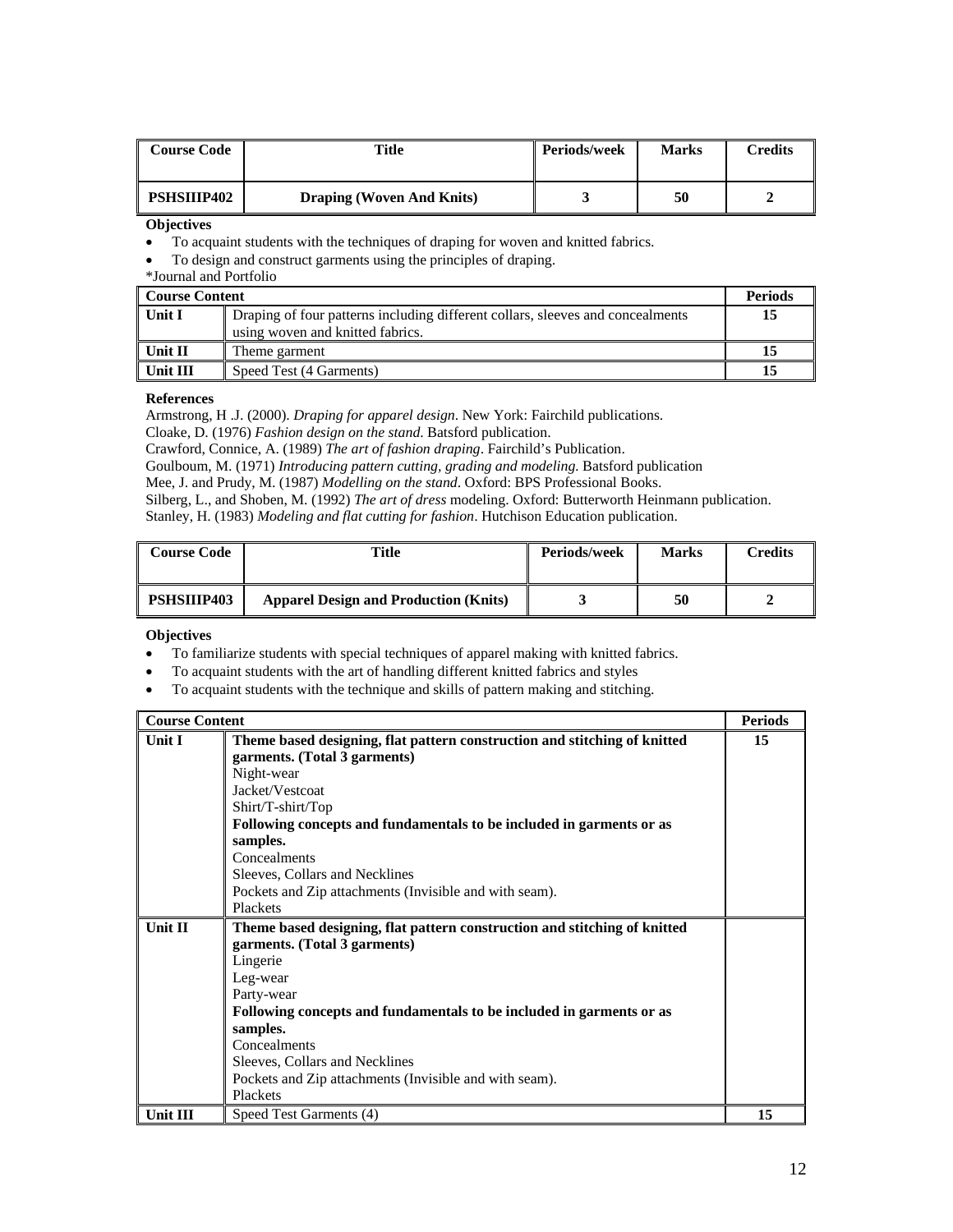#### \*Journal and Presentation

#### **References**

Ajgaonkar, D. B. (1998). *Knitting technology*. Mumbai: Mumbai Universal.

Aldrich, W. (1994). *CAD in clothing and textiles*. (2nd Ed.) Oxford, Blackwell, Science.

Armstrong, H. (1986). *Pattern making for fashion designing*. New York: Harper Collins.

Armstrong, H. (1987). *Pattern making for fashion designing*. New York: Harper and Row.

Armstrong, H. J. (2000). *Draping for apparel design*. New York: Fairchild.

Bradley, G. (1954). *Costume design.* (3<sup>rd</sup> Ed.) Searnton: International Textbook.

Carr, H. (1994). *The technology of clothing manufacture*. (2<sup>nd</sup> Ed.) Oxford: Blackwell Scientific.

Dunn, L. (1970). *Steps in clothing skills*. Illinois: Chas A. Bennett.

Goulbourn, M. (1971). *Introducing pattern cutting, grading and modeling*. London: B. T. Batsford.

Graff, J. L. (1976). *Concepts in clothing*. New York: McGraw Hill.

Kaiser, S. B. (1985). *The social psychology of clothing*. New York: Macmillan.

Kefgen, M. (1986). *Individuality in clothing selection and appearance*.  $(4^{th} Ed)$  New York: Macmillan.

Liddell, L. A. (1981). *Clothes and your appearance*. Illinois: The Goodheart Will Cox.

Minott, J. (1978). *Fitting commercial patterns*. Minneapolis: Minnesota Burgess.

Spencer D. (1989). *Knitting technology* (2<sup>nd</sup> Ed.) Cambridge: Woodhead.

Stanley, H. (1977). *Modeling and flat cutting for fashion*. London: Hutchison.

Turnpenny, J. M. (1983). *Fashion design and illustration11. Knitwear and jersey*. London: Century Hutchison.

| <b>Course Code</b> | <b>Title</b>        | <b>Periods/week</b> | <b>Marks</b> | Credits |
|--------------------|---------------------|---------------------|--------------|---------|
| <b>PSHSIIIP404</b> | <b>DISSERTATION</b> | 10                  | 150          |         |

#### **Objectives**

• To provide students with an opportunity to conduct independent research in their specialization (i.e., Foods, Nutrition and Dietetics; Human Development; and, Textile and Fashion Technology) under supervision.

- To encourage students to work in conjunction with relevant industries, institutes, hospitals, schools, etc.
- To assist students in developing general research skills as well as research skills specific to their specialization.
- To encourage students to adopt best practices in research.
- To facilitate students in completing data collection/data entry/data analysis, and writing the remaining three chapters of the dissertation (Results, Discussion, Summary).
- To support students to complete and submit the dissertation for the viva voce examination, integrate feedback, submit the final copy of the dissertation, and write a research paper using the findings of their research.

| <b>Course Content</b> |                                                                                                            |  |  |  |
|-----------------------|------------------------------------------------------------------------------------------------------------|--|--|--|
| UNIT I                | <b>A. Completing Data Collection</b>                                                                       |  |  |  |
|                       | <b>B. Completing Data Entry and Preliminary Analyses</b>                                                   |  |  |  |
|                       | Entering all data; checking for data entry errors; running preliminary analyses.                           |  |  |  |
|                       | <b>C. Analyzing Data and Reporting Results</b>                                                             |  |  |  |
|                       | Analyzing data; interpreting findings; reporting results in figures/tables and text using scientific       |  |  |  |
|                       | protocol; writing the third chapter of the dissertation, namely, the Results, by research objectives/      |  |  |  |
|                       | questions/hypotheses; orally presenting the results and integrating feedback.                              |  |  |  |
| UNIT II               | A. Discussing Findings                                                                                     |  |  |  |
|                       | Corroborating own findings with those in previous research and theory; explaining findings using           |  |  |  |
|                       | relevant literature and communication with experts; discussing implications of findings for                |  |  |  |
|                       | practice/industry/family/society; suggesting recommendations for future research; writing the              |  |  |  |
|                       | fourth chapter of the dissertation, namely, the Discussion, using appropriate scientific protocol          |  |  |  |
|                       | <b>B. Summarizing Findings and Completing the Writing of the Dissertation</b>                              |  |  |  |
|                       | Writing the fifth chapter of the dissertation, namely, the <i>Summary</i> ; writing the abstract; revising |  |  |  |
|                       | previous chapters as necessary; completing all other relevant work for the dissertation (e.g.,             |  |  |  |
|                       | reference list, appendices, table of contents, and list of figures/tables); submitting the dissertation    |  |  |  |
|                       | for the viva voce examination.                                                                             |  |  |  |
|                       | C. Submission and Oral Defense; Writing of the Research Paper                                              |  |  |  |
|                       | Orally defending the dissertation; integrating feedback into the final document; submitting the            |  |  |  |
|                       | completed dissertation (hard copy and soft copy).                                                          |  |  |  |
|                       | Using the dissertation to write a research paper; submitting the research paper (hard copy and soft        |  |  |  |
|                       | copy).                                                                                                     |  |  |  |